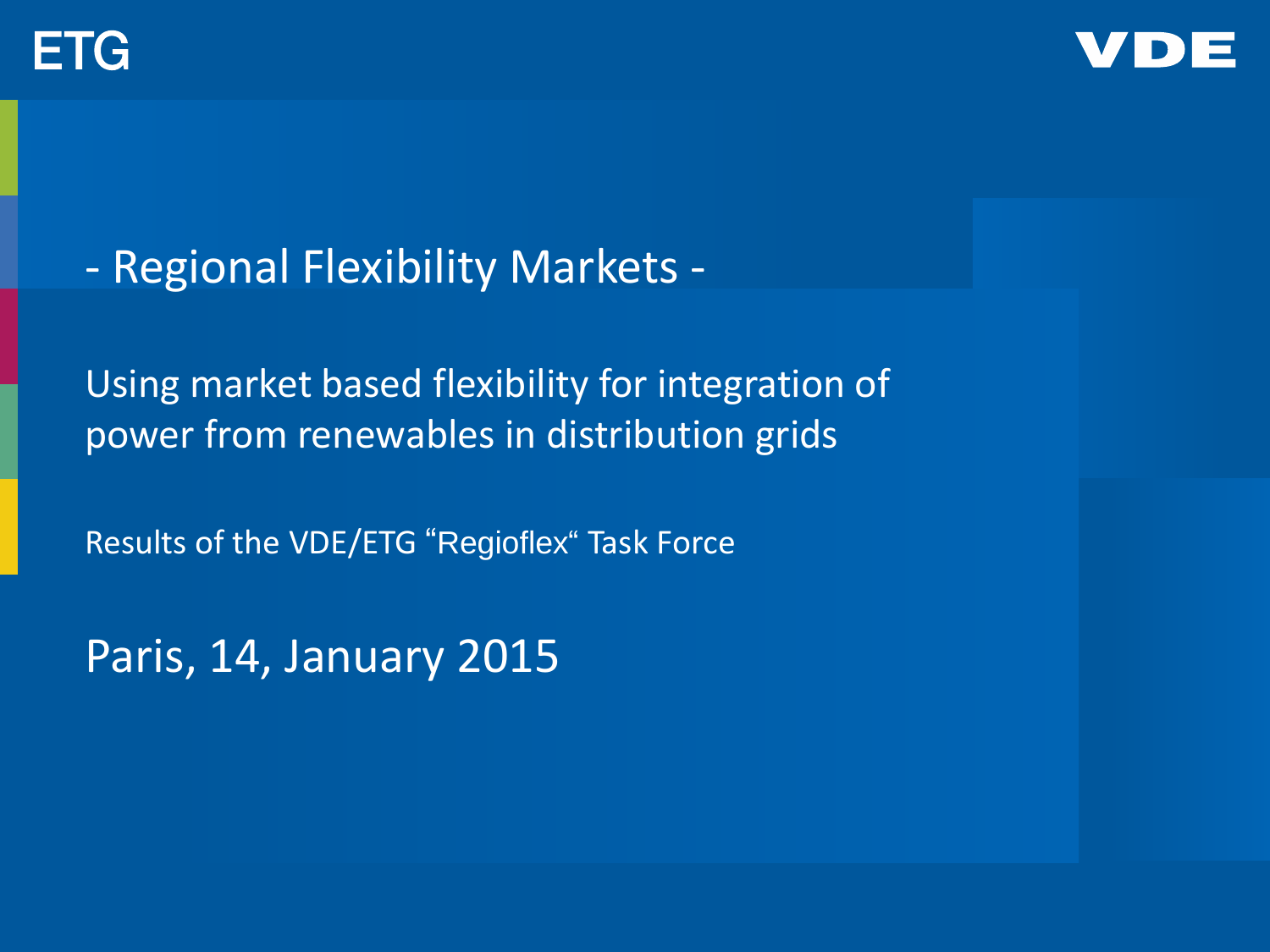

## **Agenda**

#### **1. Development path of electrical energy supply**

- What are the aspects characterizing the change process?
- What are the resulting challenges?

#### **2. Flexibility markets as a key factor of future energy supply**

- What are the conditions?
- Who are the actors involved?
- Regional flexibility markets ("RegioFlex" markets) as an option?

#### **3. Summary and outlook**

- What are the conclusions to be drawn?
- Where is further action needed?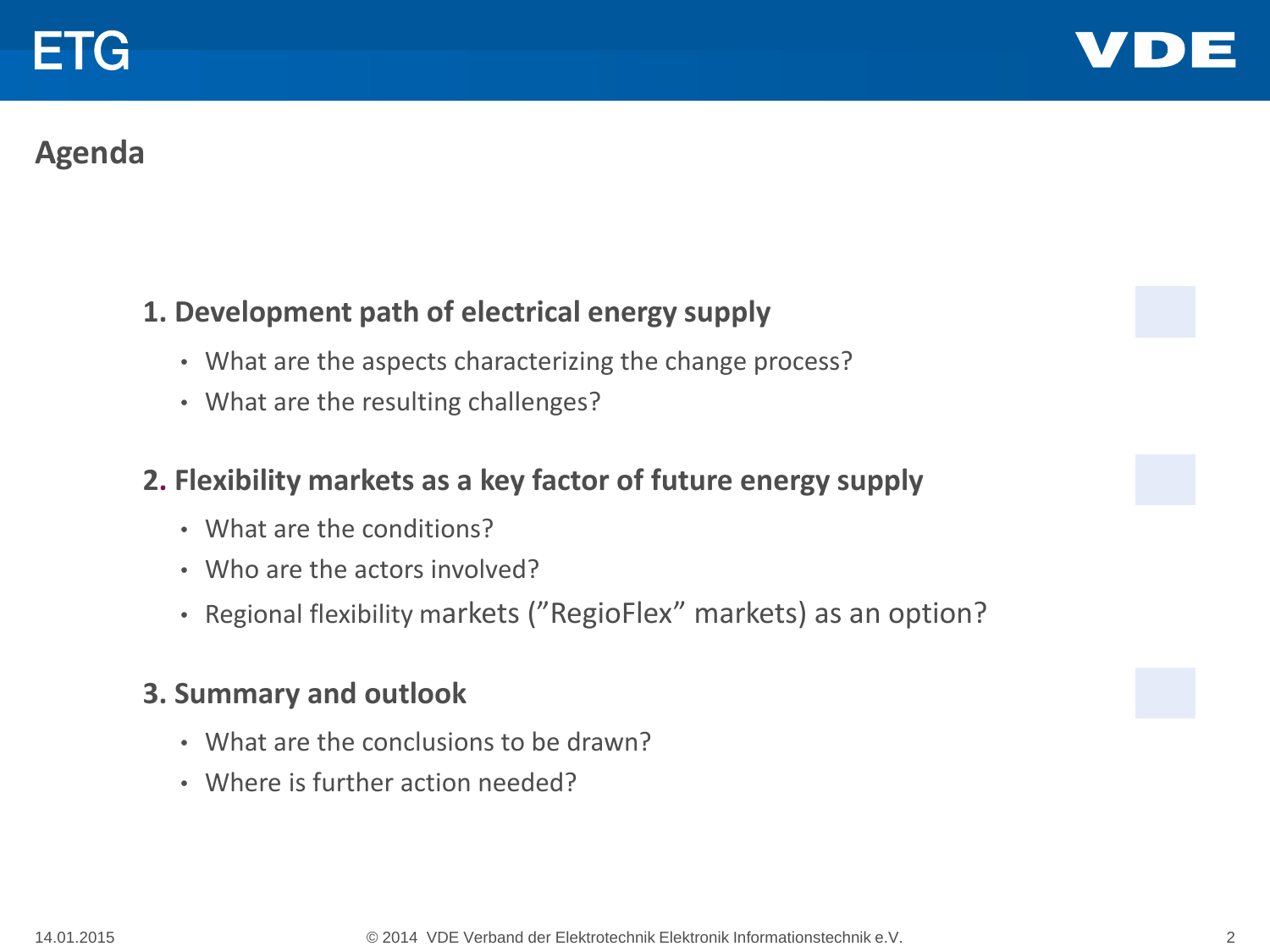

#### **Development of renewable energies in Germany**



Quelle: BMWi – Bundesministerium für Wirtschaft und Energie (www.erneuerbare-energien.de)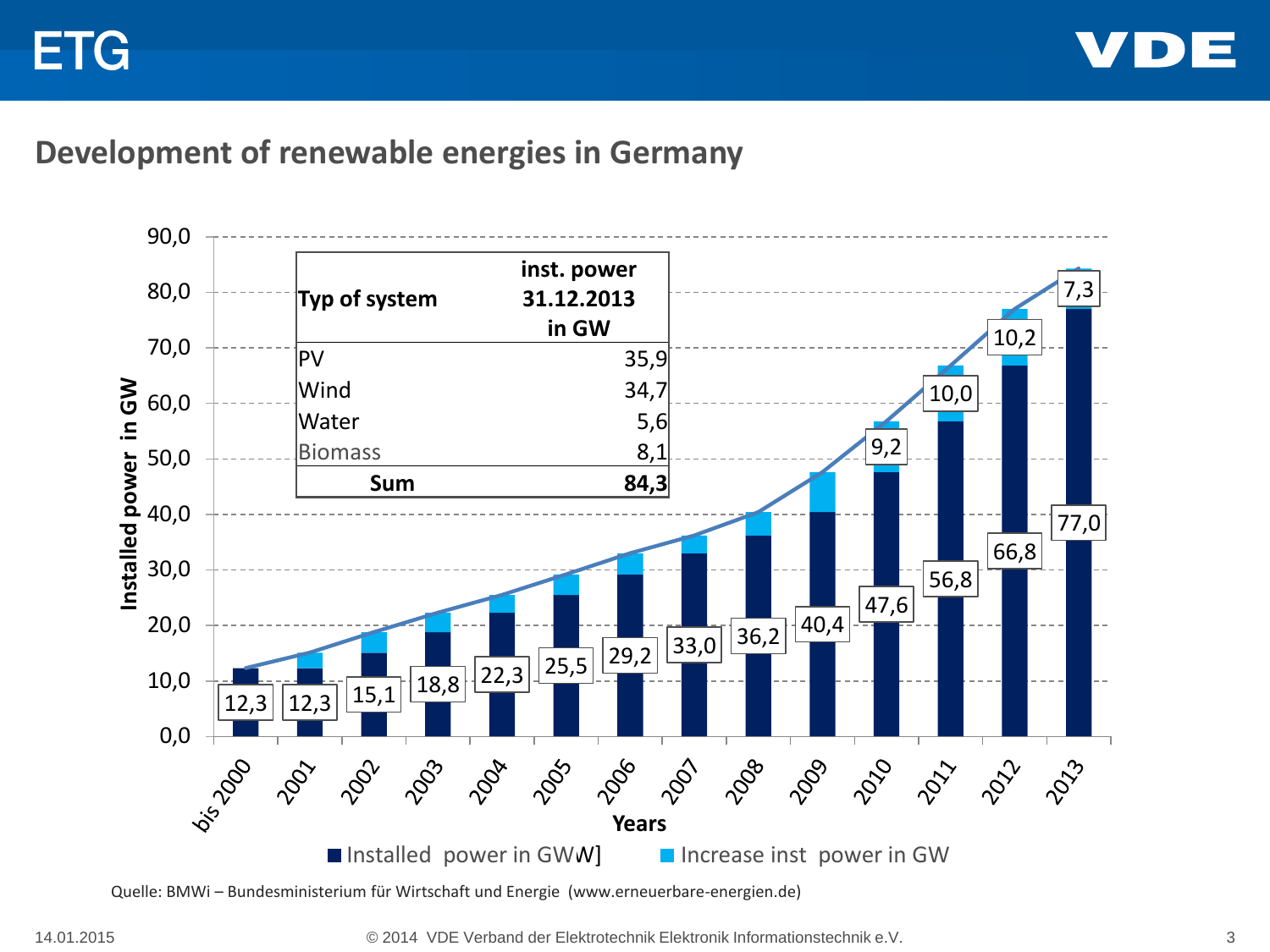

## **Increase in renewable energy (RE) in the voltage levels**



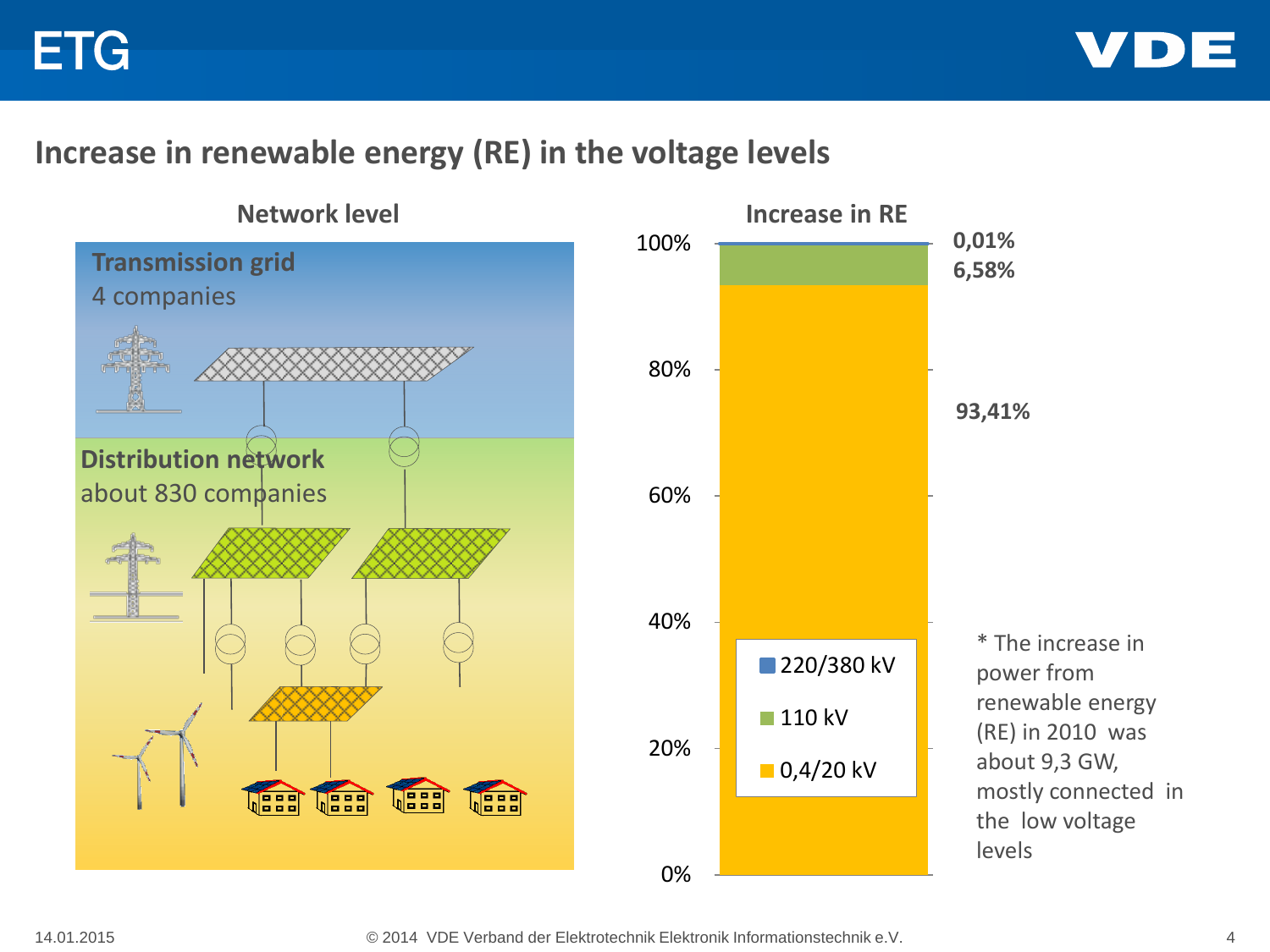

For the distribution network level, this means that

- 95 % of the increase in decentralized power from renewable energy is connected to the distribution network (high, medium and low voltage level)
- "One way Roads" of the distribution network as designed until now are only suitable for bi-directional loading to a limited extent
- Due to decentralized production and of the resulting dynamic load the technical requirements concerning grid control and stability level will increase
- High investments in the distribution network are needed to adapt to the changing tasks and new challenges
- The distribution network is an elementary component of the entire changing process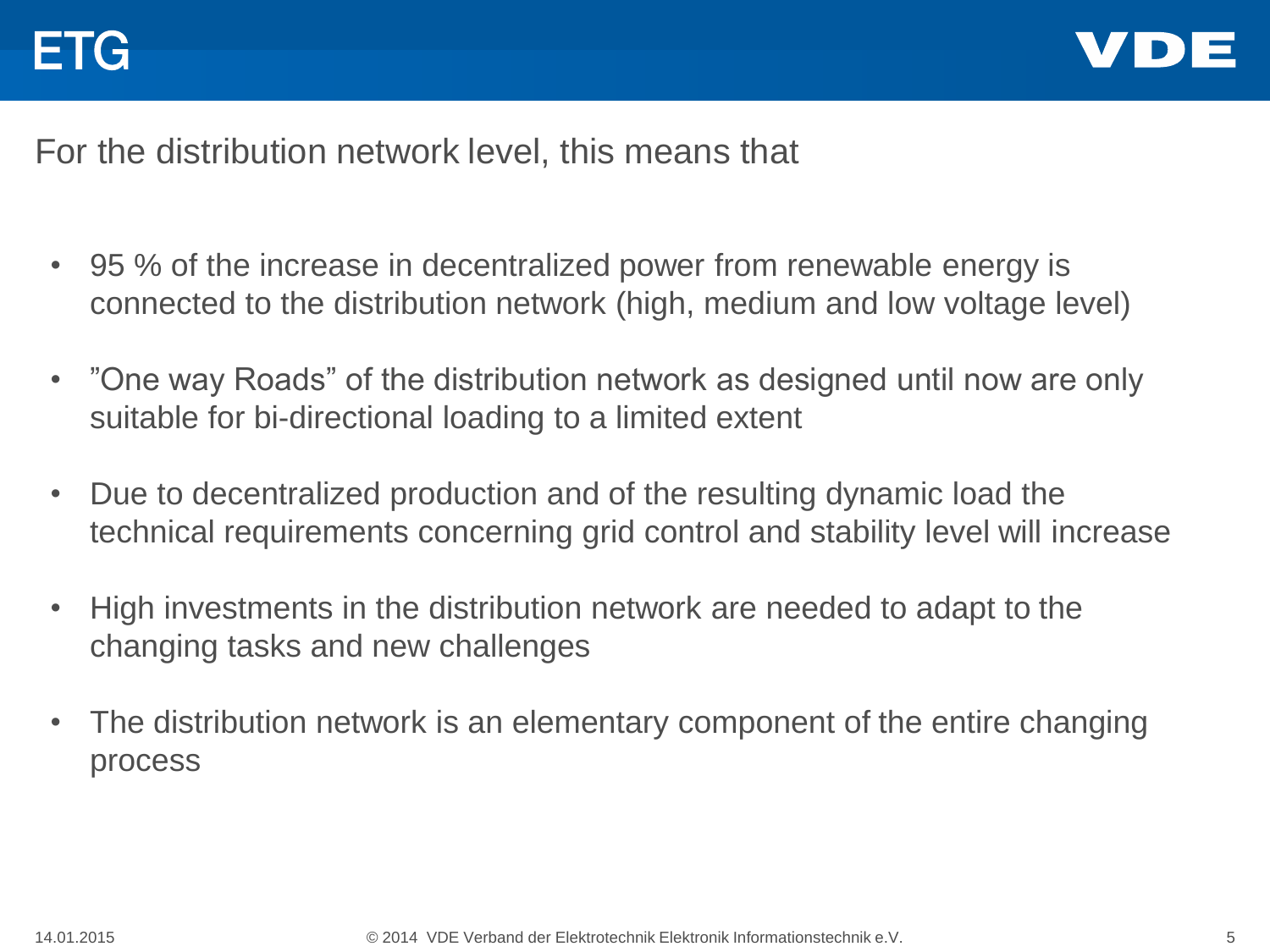

## **Agenda**

## **1. Development path of electrical energy supply**

- What are the aspects characterizing the change process?
- What are the resulting challenges?

#### **2. Flexibility markets as a key factor of future energy supply**

- What are the conditions?
- Who are the actors involved?
- Regional flexibility markets ("RegioFlex" markets) as an option?

#### **3. Summary and outlook**

- What are the conclusions to be drawn?
- Where is further action needed?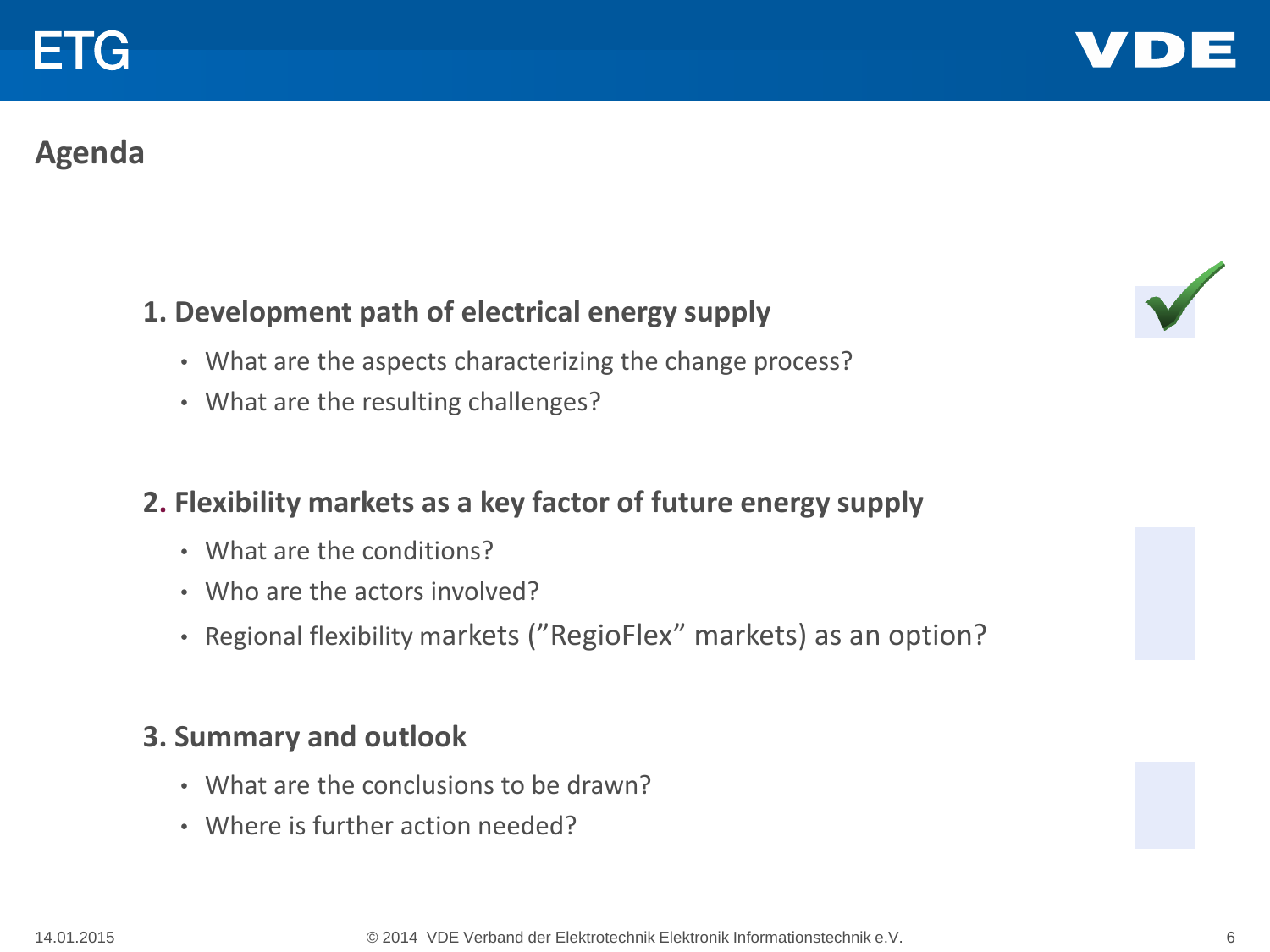

## The traffic light system as a network indicator

## **Green light**

- No bottlenecks in case of cross-border trading
- No local bottlenecks or critical network conditions
- Market and secure network operation comply
- **P** Yellow light
	- No bottlenecks in the case of cross-border trading
	- Regional bottlenecks and/or regional voltage stability endangered
	- **Use of regional flexibility options by distribution system operators (market-based)**
- Red light
	- Bottlenecks at the cross-border interconnections and/or
	- Regional bottlenecks without sufficient flexibility options
	- Transition to central network control (EnWG §13 II und EnWG §14a)





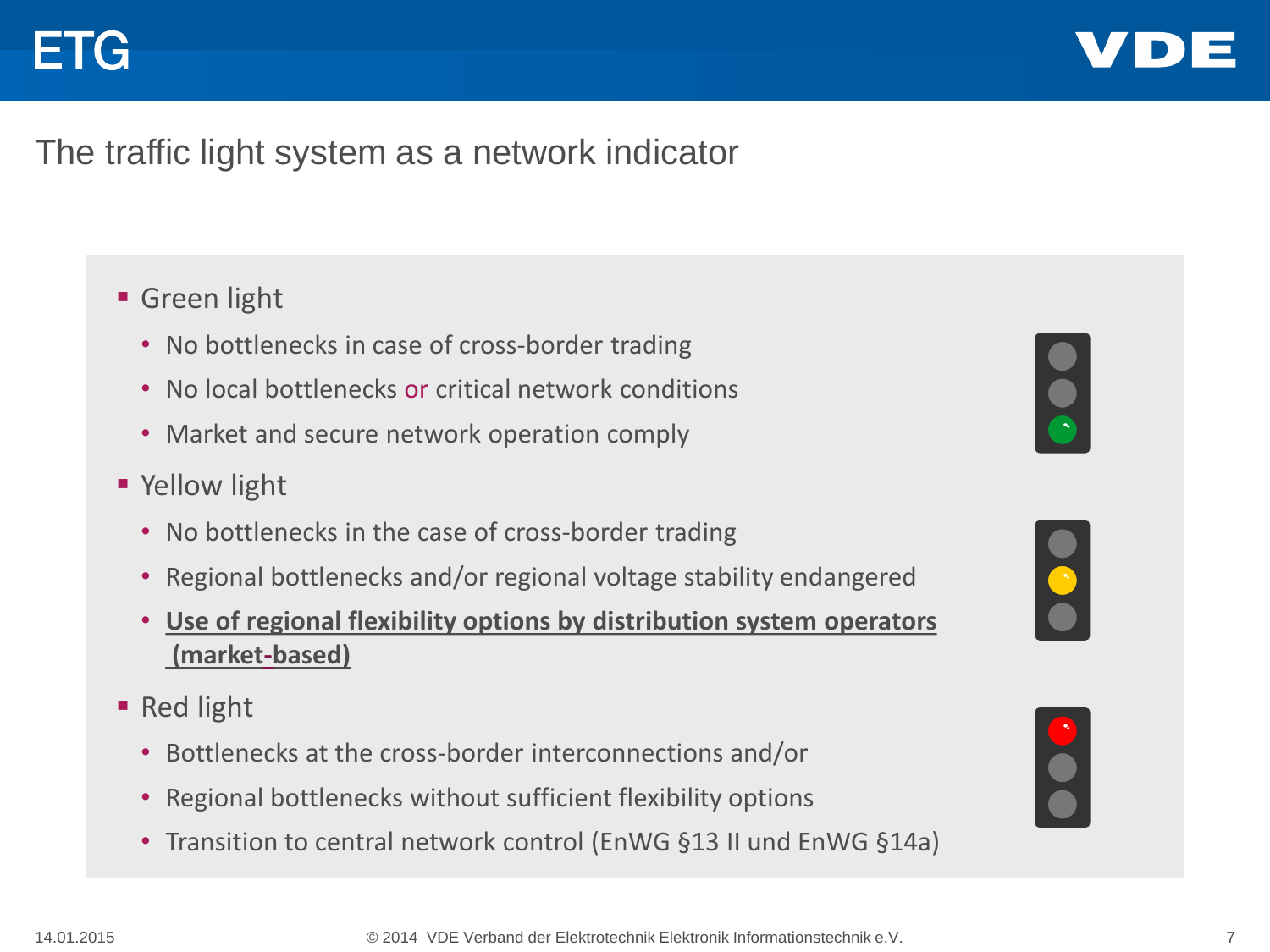# EIG



## **The traffic light system in the grid aggregation area**

- **The network area of the distribution system operator (DSO) is characterized by** different network topologies
	- Radial network and/or ring network (open/closed)
	- Degree of meshing (rural or urban network structure)
- **Necessary for using "RegioFlex"** 
	- The DSO defines technical units ("grid aggregation areas") for his network thus setting a clear allocation of the connection for the network user ("locality information")
	- The number and size of grid aggregation areas depend on the technical requirements and the secure integration of decentralized power generation
	- The DSO continuously monitors the status of the respective network segment
	- The DSO gives continuous and prompt status notification in the necessary granularity
- Notification of the technical conditions per grid aggregation area by using the "traffic light system" is cessity of recording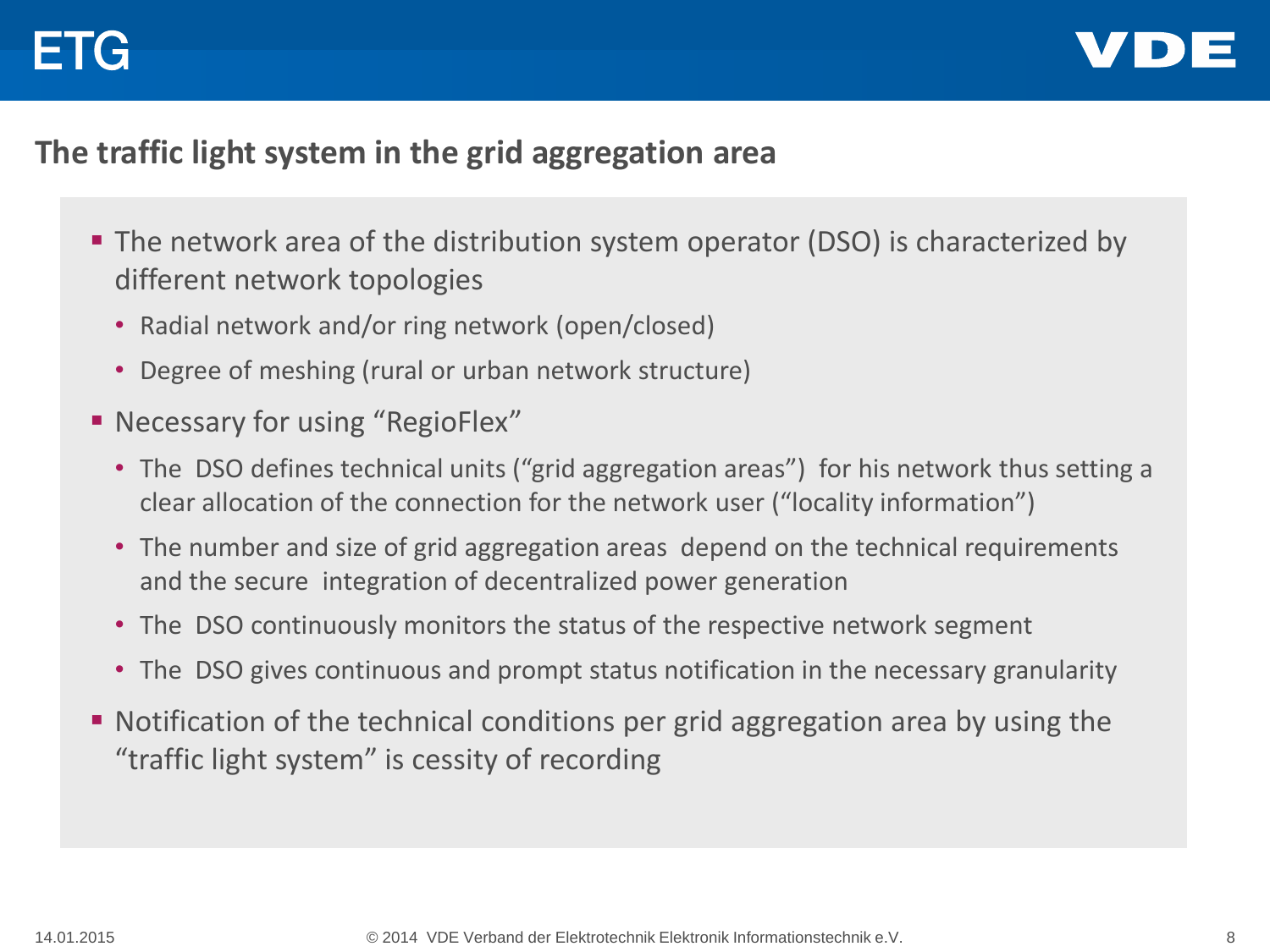

## **Proposal for the design of the "RegioFlex" concept (1/3)**

- Use of market-based mechanisms to avoid critical regional network situations as an alternative to the network expansion
	- Physical conditions of the network operation are the basis
	- Regional markets for system services /flexibility designed along the lines of the design on the transmission grid level
- Concept study for a market based organizational approach
	- Testing plausibility by the application of the use case systematics
- **Use case-description** 
	- Application of IEC 65559-2
- Analysis of requirements of DSOs and design of standardized flexibility products for the yellow traffic light phase
	- Prequalification procedure (including "locality information" -> securing grid supporting functions of the flexibility options)
	- Standardization and comparability of products in order to secure liquidity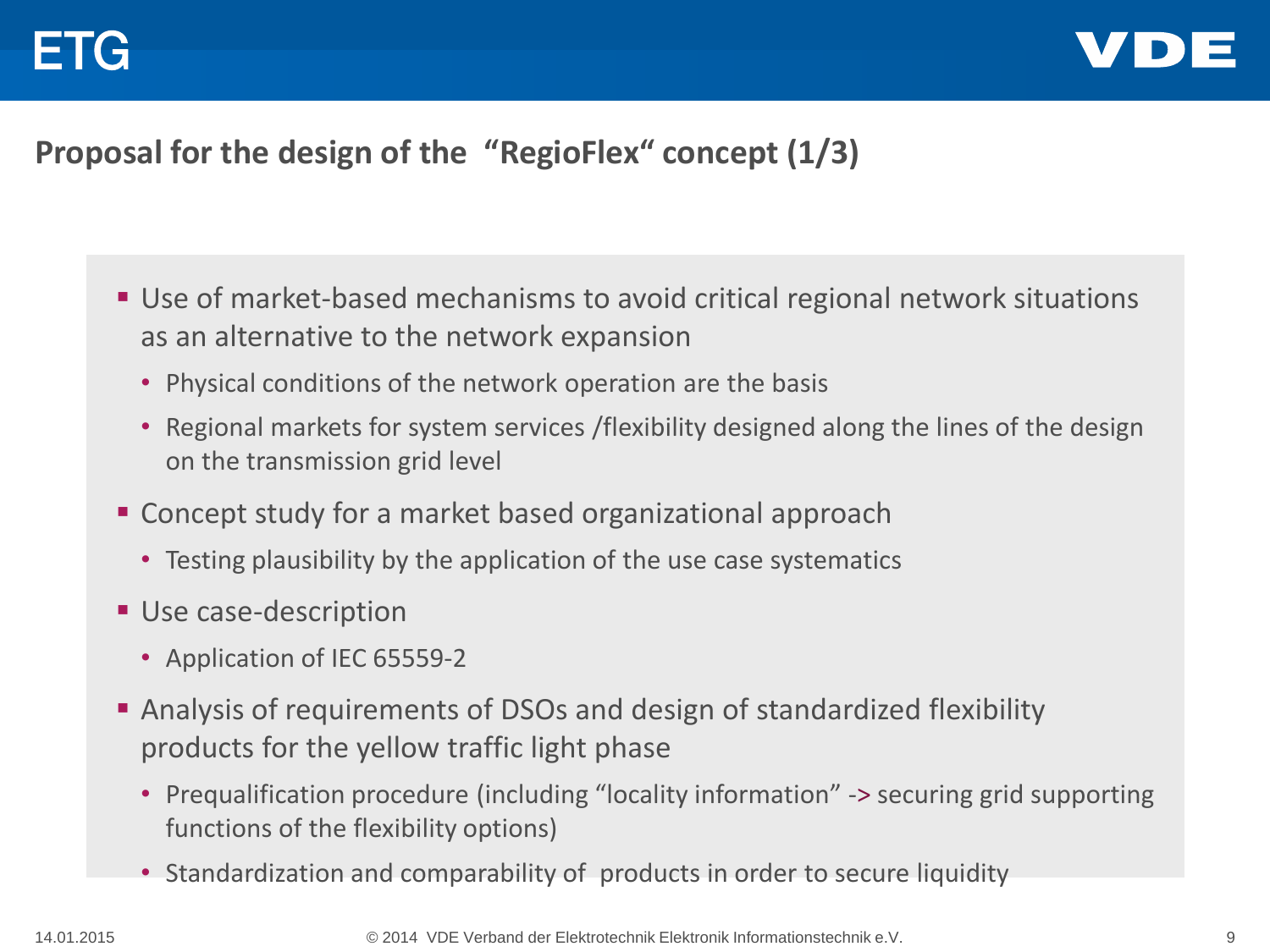

## **The use case structure of the " RegioFlex" Concept**

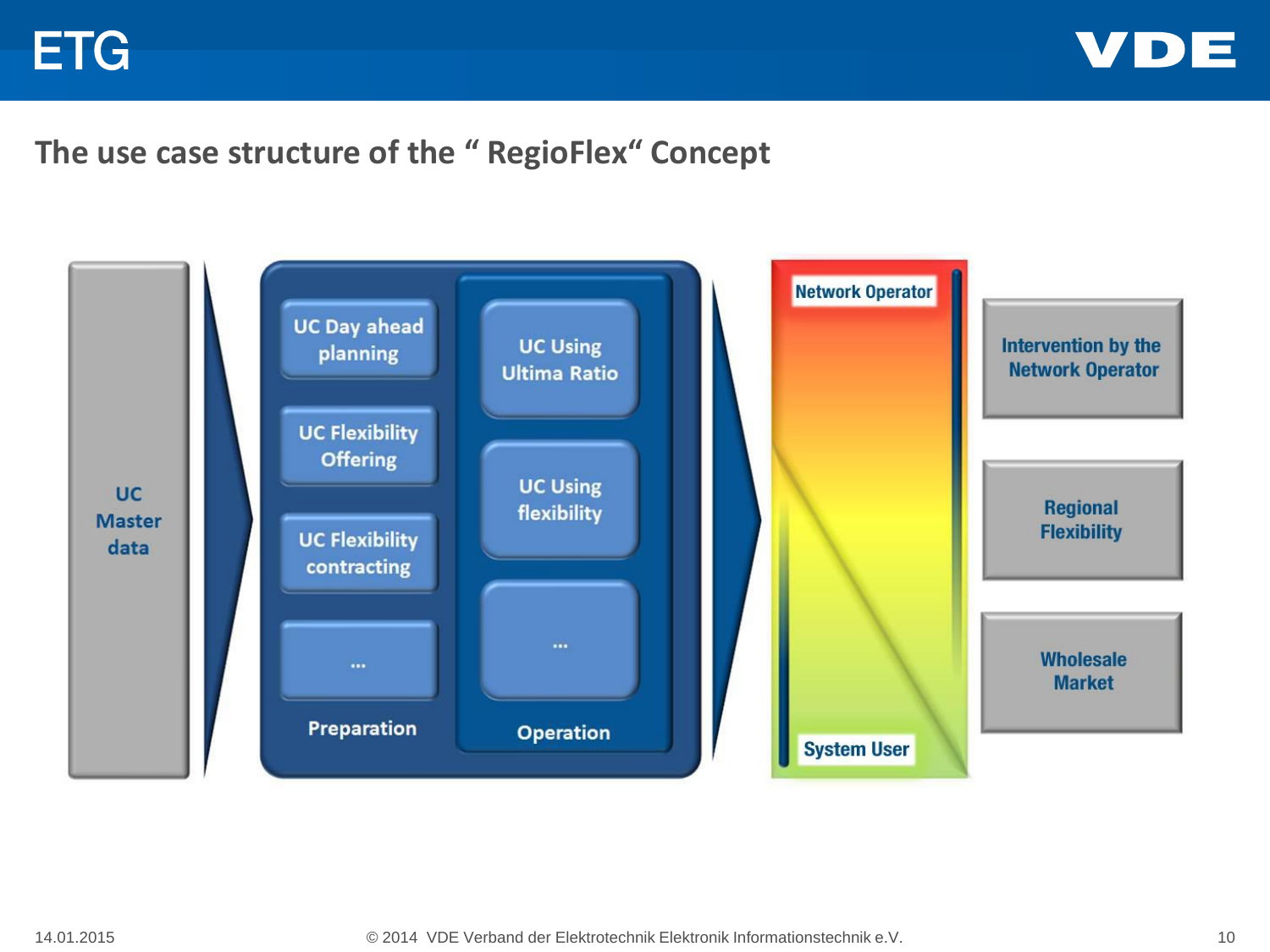![](_page_10_Picture_1.jpeg)

## **Actors in the "RegioFlex " -Concept**

![](_page_10_Figure_3.jpeg)

\*) BRP:Balancing Responsible Party; \*\*) DAM: Data Access Point Manager; \*\*\*) SMGW-A: Smart Meter Gateway Administrator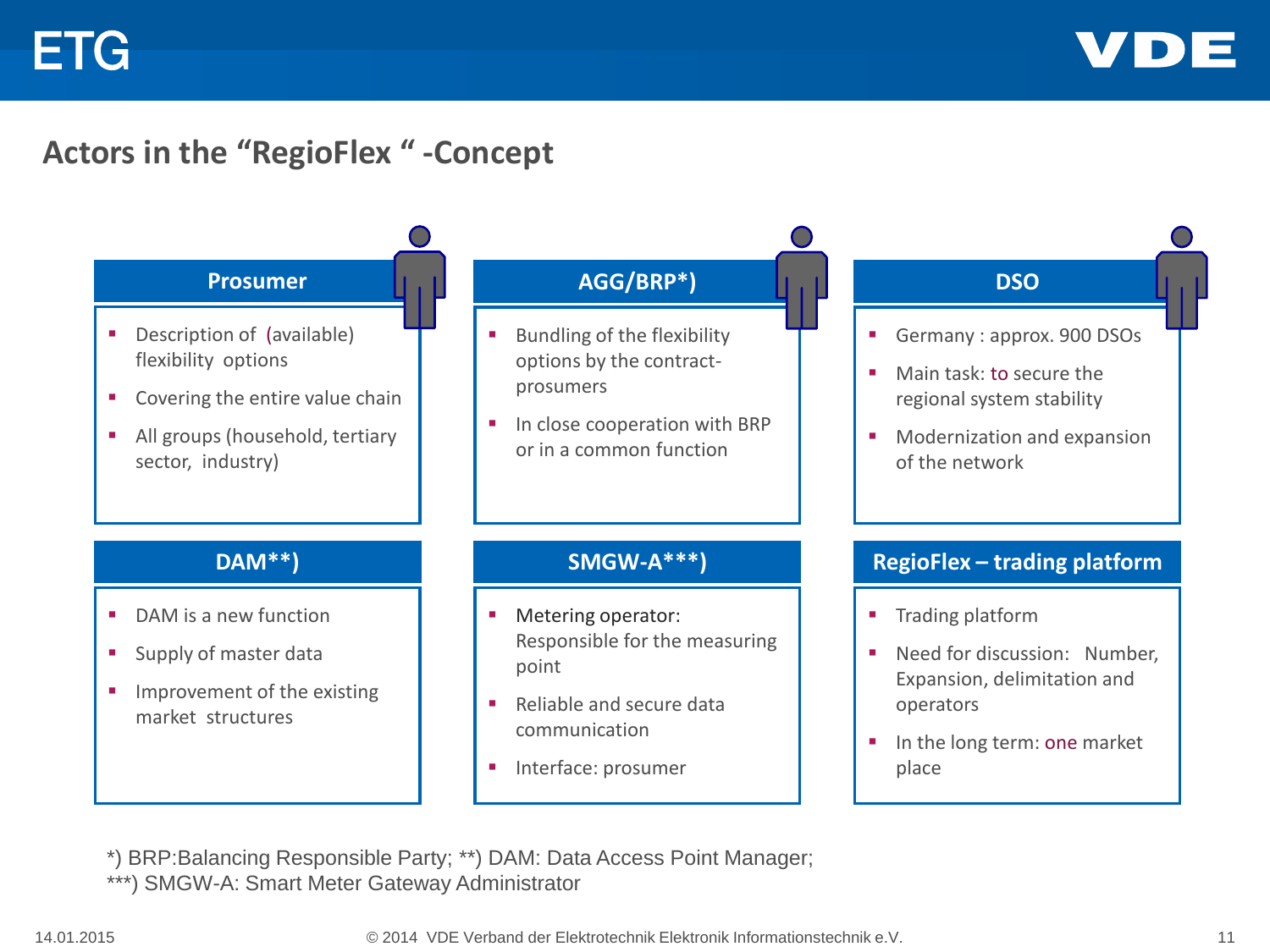![](_page_11_Picture_1.jpeg)

## **Proposal for the design of the "RegioFlex" concept (2/3)**

- Call for delivery of flexibility products and compensation by the DSO
	- Allocation of the full costs on the grid tariffs ("flexibility versus network expansion")
- Use of "RegioFlex" in two directions To transfer the status of the grid aggregation with market based flexibility
	- from a yellow traffic light back to the condition of a green traffic light or
	- to avoid the condition of a red traffic light
- **"**RegioFlex **"** as a regional market place
	- Prosumers as well as aggregators are able to offer flexibility options from their portfolio
	- DSOs are able to publish and contract the need in flexibility
- Data sets at **"**RegioFlex **"**
	- Place, time, duration and scope as well as the type of the flexibility option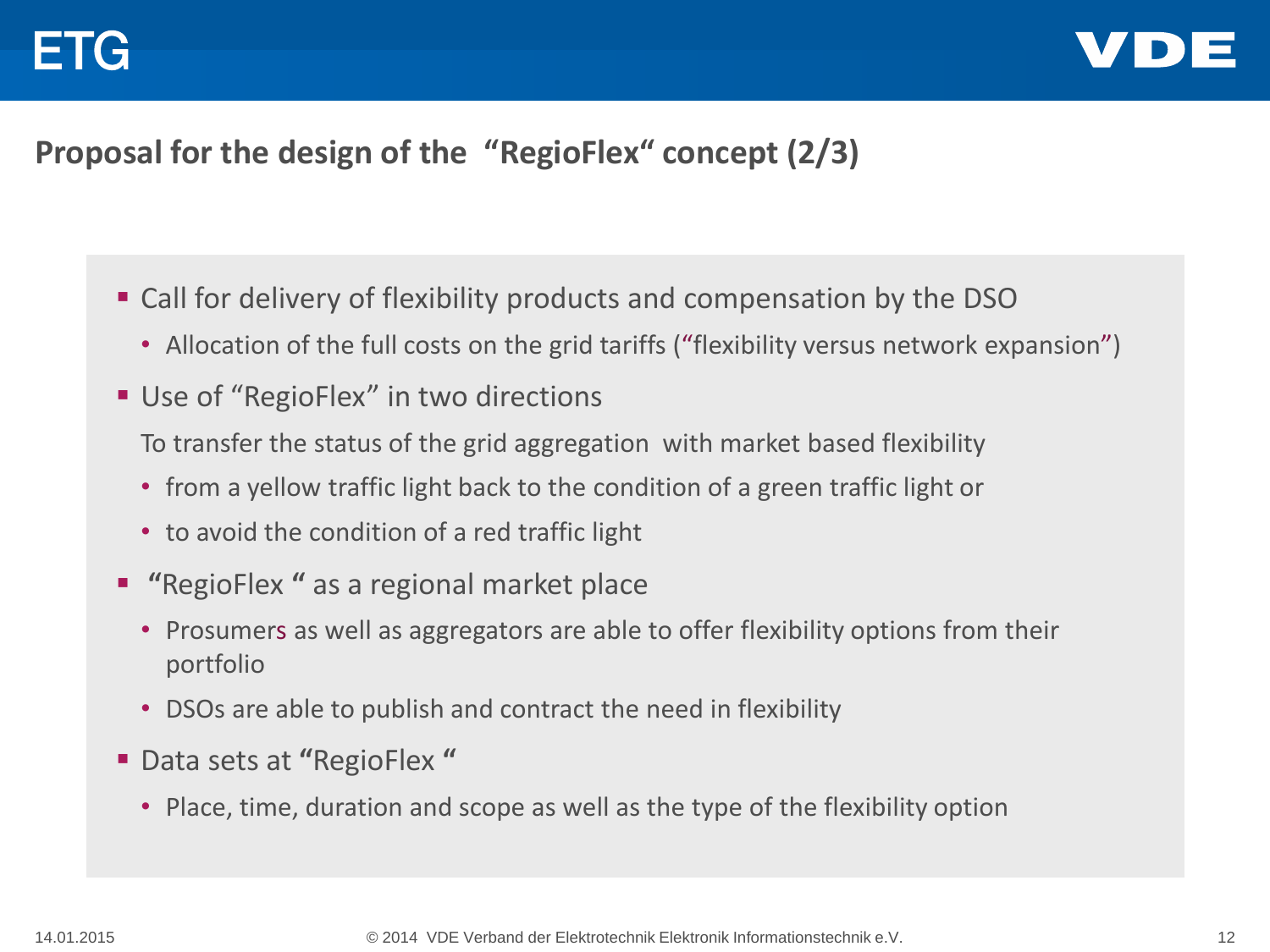![](_page_12_Picture_1.jpeg)

## **Proposal for the design of the "RegioFlex" concept (3/3)**

- **"** "RegioFlex" concept in detail
	- Electronical measuring data recording for each network aggregation area
	- To define: Organization, number, size and operators of the "RegioFlex" platform
	- Open time window between the individual items of information of the actors
	- Definition of the tradable products
	- Consideration of technical aspects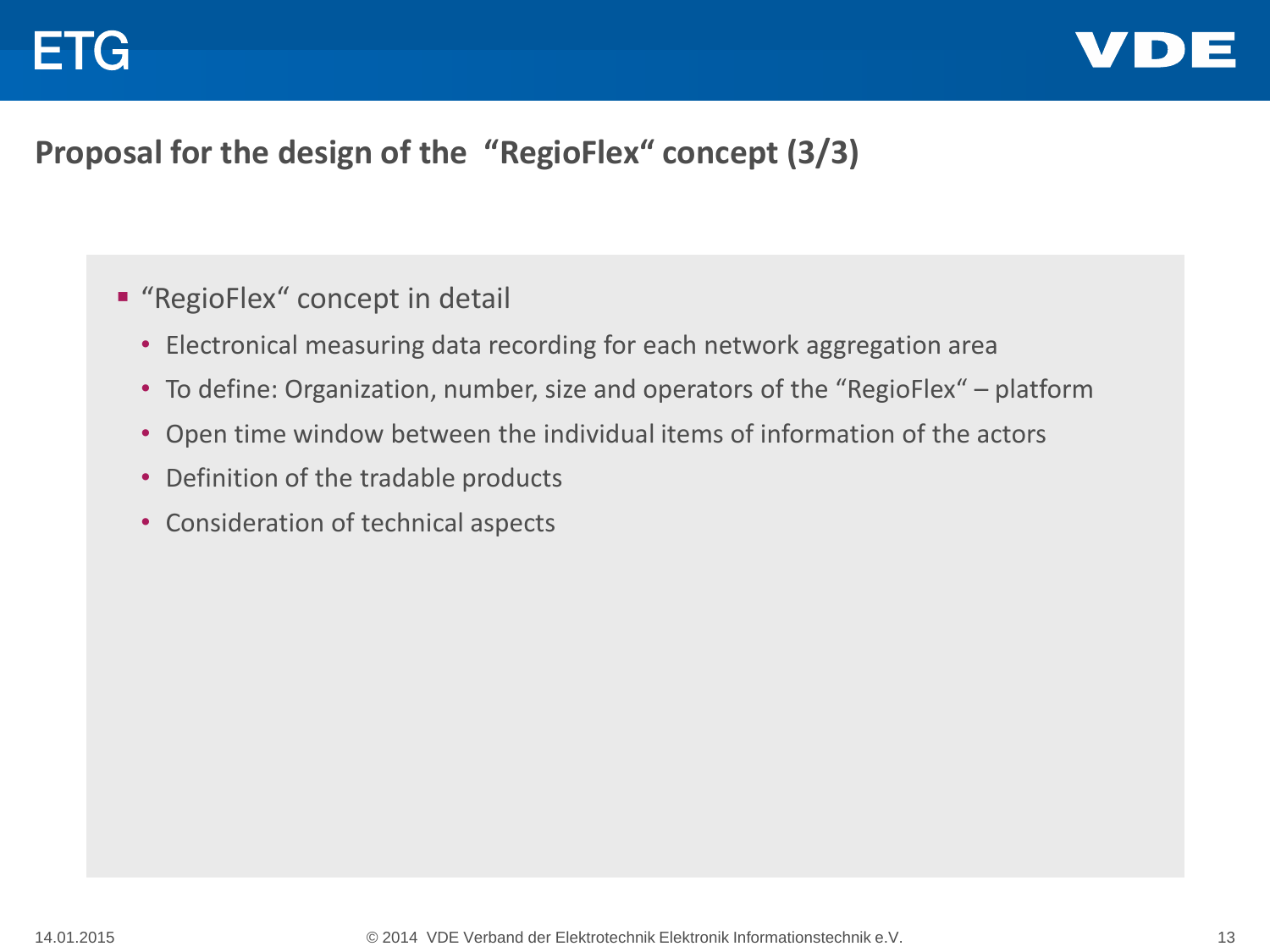![](_page_13_Picture_1.jpeg)

#### **Use case diagram: Master data exchange**

![](_page_13_Figure_3.jpeg)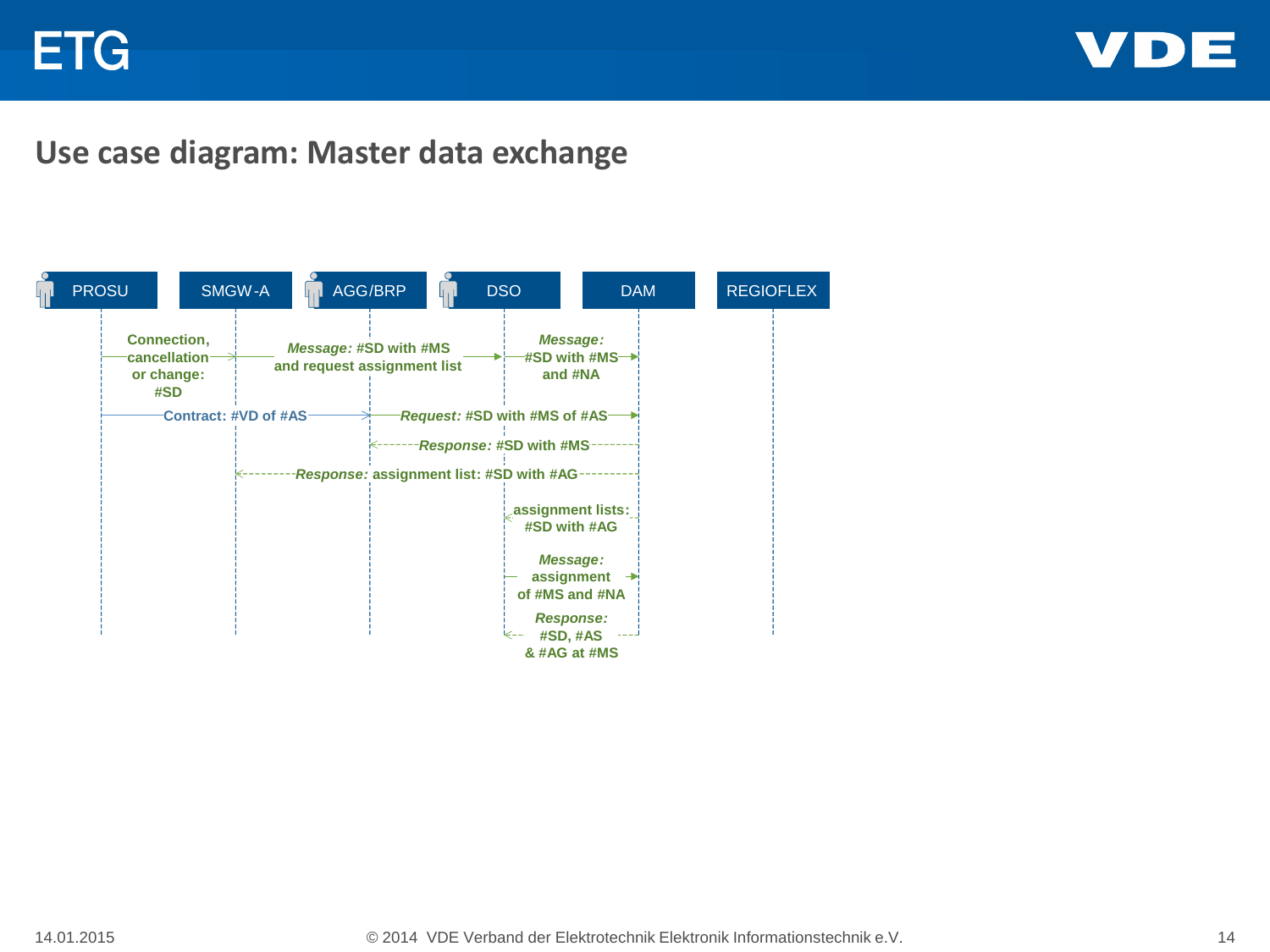![](_page_14_Picture_1.jpeg)

#### **Use case diagram: Flexibility contracting**

![](_page_14_Figure_3.jpeg)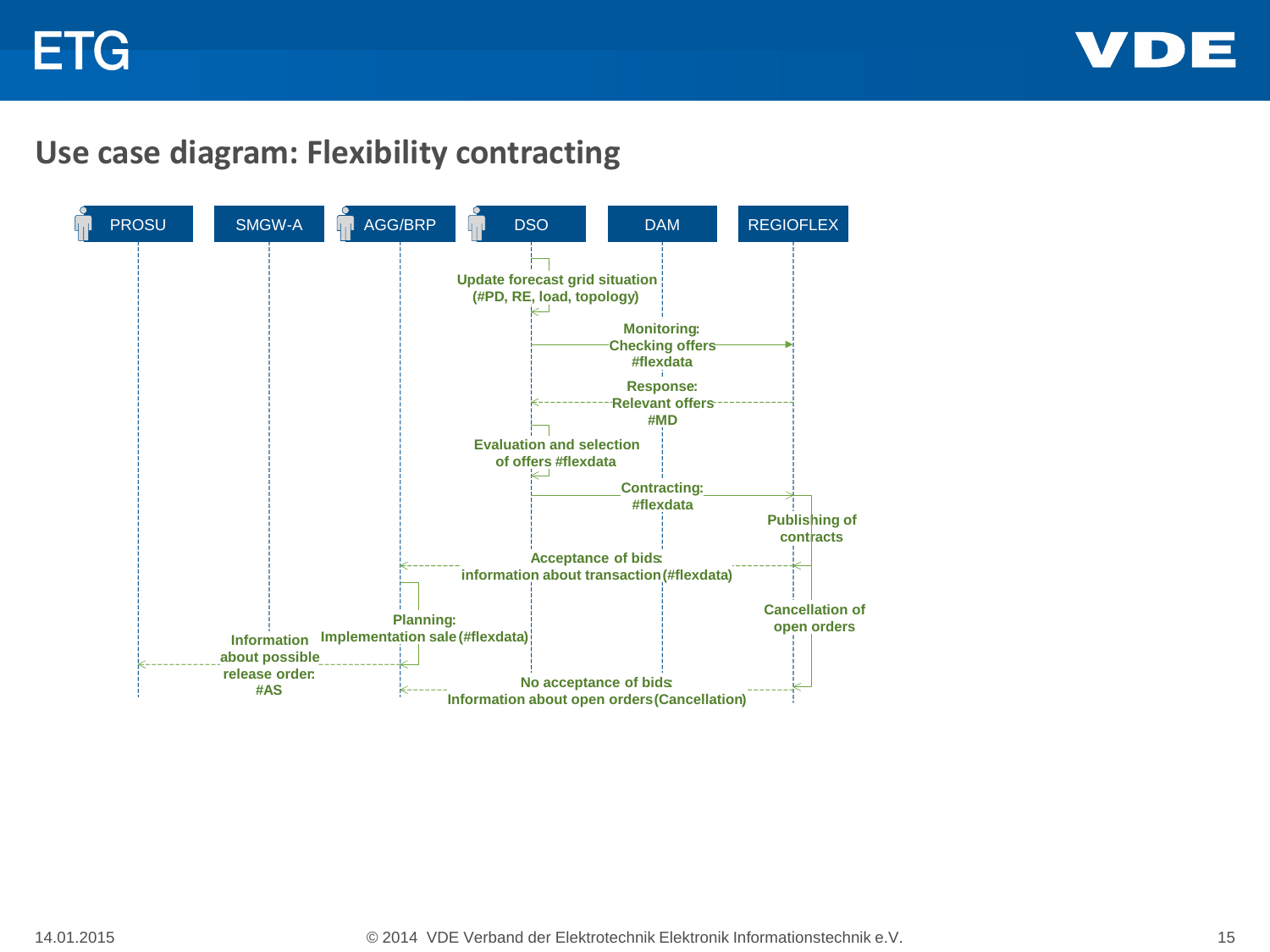![](_page_15_Picture_1.jpeg)

## **The screen mask of the "RegioFlex " concept**

| <b>Flexibility</b><br>$\sim$<br>option<br>(HFO) | Net -<br>aggrega-<br>tions-<br>area<br>(HNA) | Provider of Flexibility-<br><b>Customer for Flexibility</b><br>(#AG / #MS / #NB ) | <b>Time</b><br>(#t)<br>dd:mm:jj<br>hh:mm:ss | <b>Duration</b><br>(#d)<br>mmm:ss | <b>Product</b><br>(HFM)<br>(HRS) | <b>Performance</b><br>(HP)<br>kW | Price: -<br>energy<br>(HAP)<br>€/kWh | <b>Price:</b><br>capacity<br>(HLP)<br>€/kW |
|-------------------------------------------------|----------------------------------------------|-----------------------------------------------------------------------------------|---------------------------------------------|-----------------------------------|----------------------------------|----------------------------------|--------------------------------------|--------------------------------------------|
|                                                 |                                              | <b>Offer</b>                                                                      |                                             |                                   |                                  |                                  |                                      |                                            |
| $\mathbf{1}$                                    | 64285 001                                    | DE00013464285<br>M4AR7QH2I9A2SE3G4KW9                                             | 21.11.14<br>15:00:00                        | 120:00                            | $\cdots$                         | $-45,0$                          | 25,00                                | 10,00                                      |
| $\cdots$                                        | $\cdots$                                     | $\cdots$                                                                          | $\cdots$                                    | $\cdots$                          | $\cdots$                         | $\cdots$                         | $\cdots$                             | $\cdots$                                   |
| 23                                              | 51063 005                                    | DE00072151063<br>4AR77QH2I9B2SE3G4K0W                                             | 15.08.14<br>12:00:00                        | 60:00                             | $\cdots$                         | 12,0                             | 15,00                                | 5,00                                       |
| $\cdots$                                        | $\cdots$                                     | $\cdots$                                                                          | $\cdots$                                    | $\cdots$                          | $\cdots$                         | $\cdots$                         | $\cdots$                             | $\cdots$                                   |
| 35                                              | 85428 011                                    | DE00053485428<br>Q6AT7PH7I3A2TE3K4GF9                                             | 13.03.14<br>20:00:00                        | 45:00                             |                                  | 19,0                             | 19,80                                | 15,70                                      |
|                                                 |                                              | <b>Demand</b>                                                                     |                                             |                                   |                                  |                                  |                                      |                                            |
| 36                                              | 75689025                                     | DE00033575689<br>6GAT7PH7I3A2ZE3K400G                                             | 28.09.14<br>15:00:00                        | 60:00                             | $\cdots$                         | $-35,0$                          | $\cdots$                             | $\cdots$                                   |
|                                                 | $\cdots$                                     | $\cdots$                                                                          | $\cdots$                                    | $\cdots$                          | $\cdots$                         | $\cdots$                         | $\cdots$                             | $\cdots$                                   |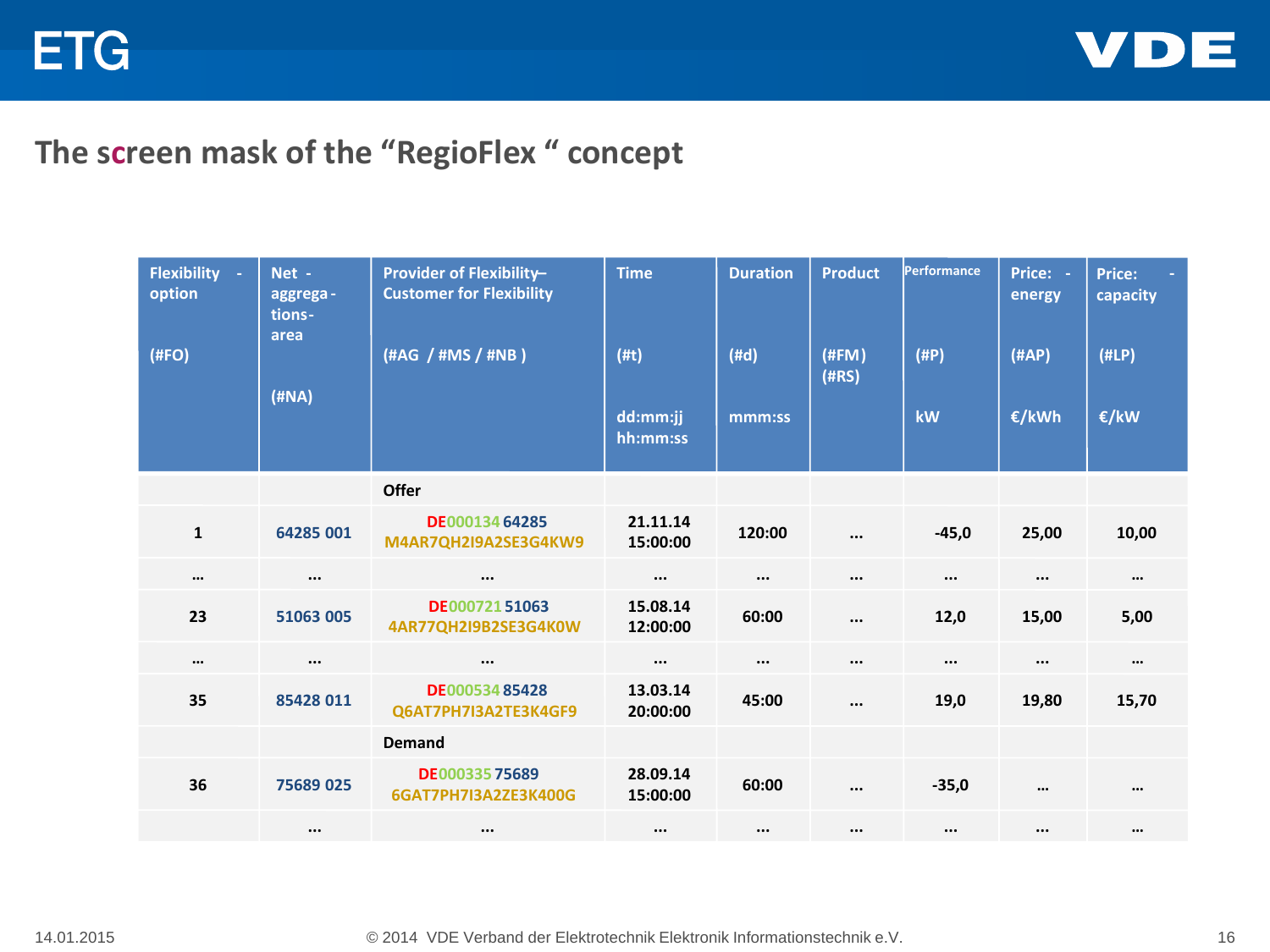## **Agenda**

ETG

## **1. Development path of electrical energy supply**

- What are the aspects characterizing the change process?
- What are the resulting challenges?

#### **2. Flexibility markets as a key factor of future energy supply**

- What are the conditions?
- Who are the actors involved?
- Regional flexibility markets ("RegioFlex" markets) as an option?

#### **3. Summary and outlook**

- What are the conclusions to be drawn?
- Where is further action needed?

![](_page_16_Picture_14.jpeg)

![](_page_16_Picture_15.jpeg)

![](_page_16_Picture_16.jpeg)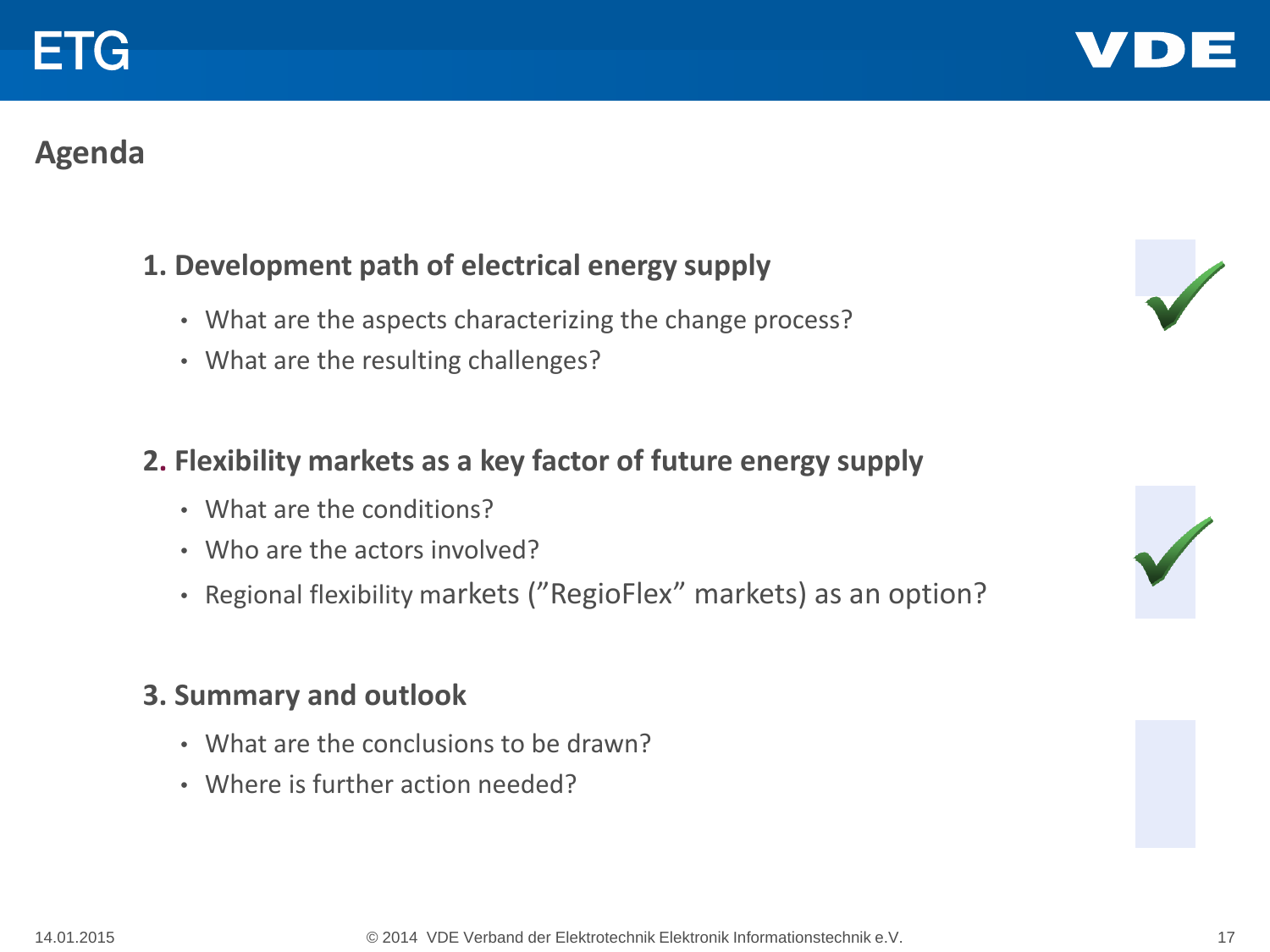![](_page_17_Picture_0.jpeg)

![](_page_17_Picture_1.jpeg)

## **Summary and outlook**

- **Increasing decentralized generation requires new possibilities for actions for the distribution system operator**
	- Distribution system operators can use flexibilties from the prosumer via **"**RegioFlex**"** for the operation of the grid
- **Using flexibilities requires an adequate ICT-infrastructure**
	- For using flexibilities the knowledge of the network condition is essential
- **"RegioFlex " is a valuable complement to the present energy market design**
	- **"RegioFlex "** enables a technologically neutral competition of possible flexibilities
- **Flexibilities for the network operation are linked to the local network area**
	- Critical network situations in the distribution network are regional (emergence and mitigation)
- **Using flexibilities by the distribution system operator requires the adaptation of regulation and market rules as well as a corresponding standardization**
	- At the moment the use of flexibilities is not intended by law/ regulatory framework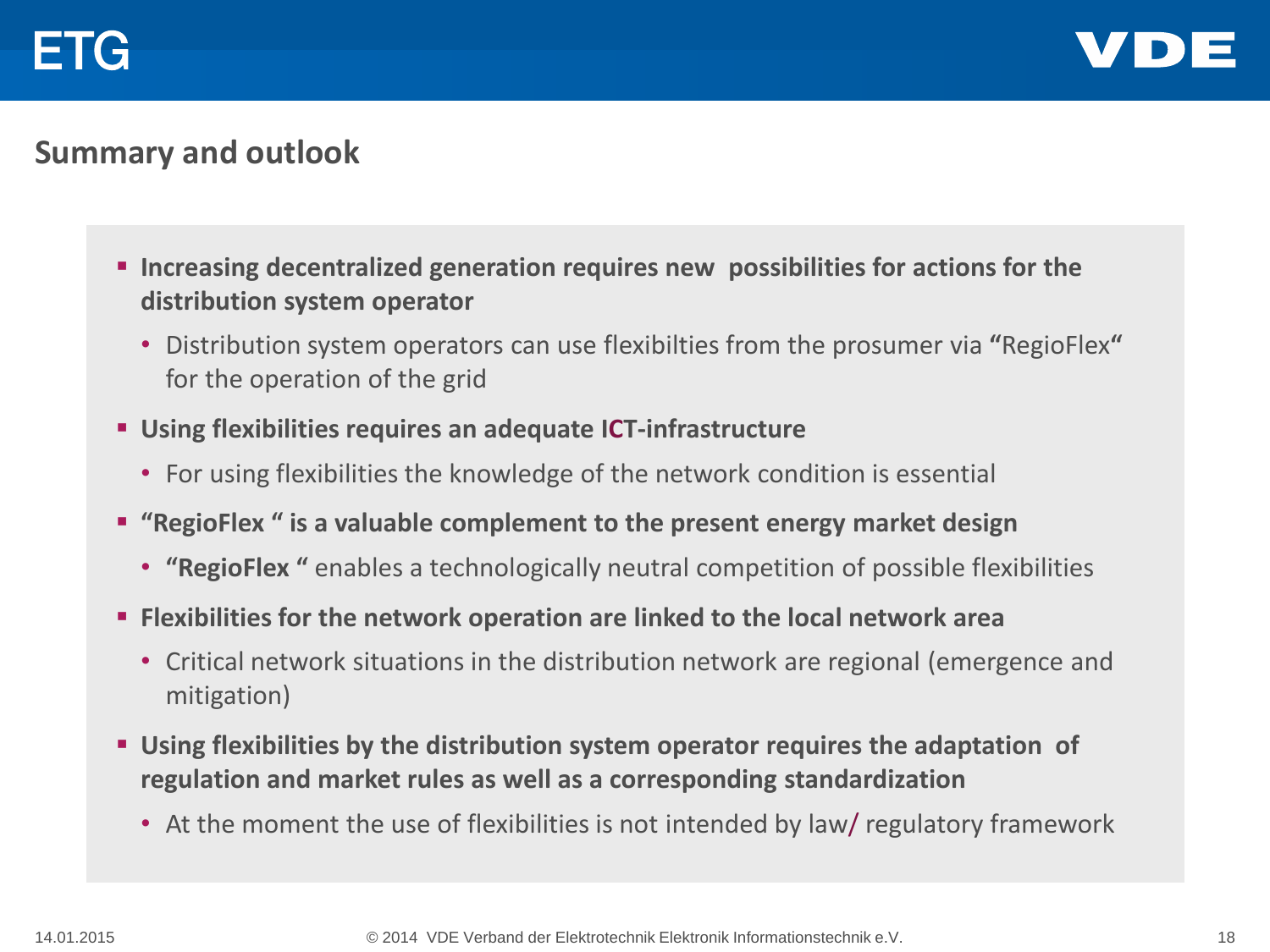![](_page_18_Picture_0.jpeg)

![](_page_18_Picture_1.jpeg)

# Thank you for your attention

VDE – Netzwerk Zukunft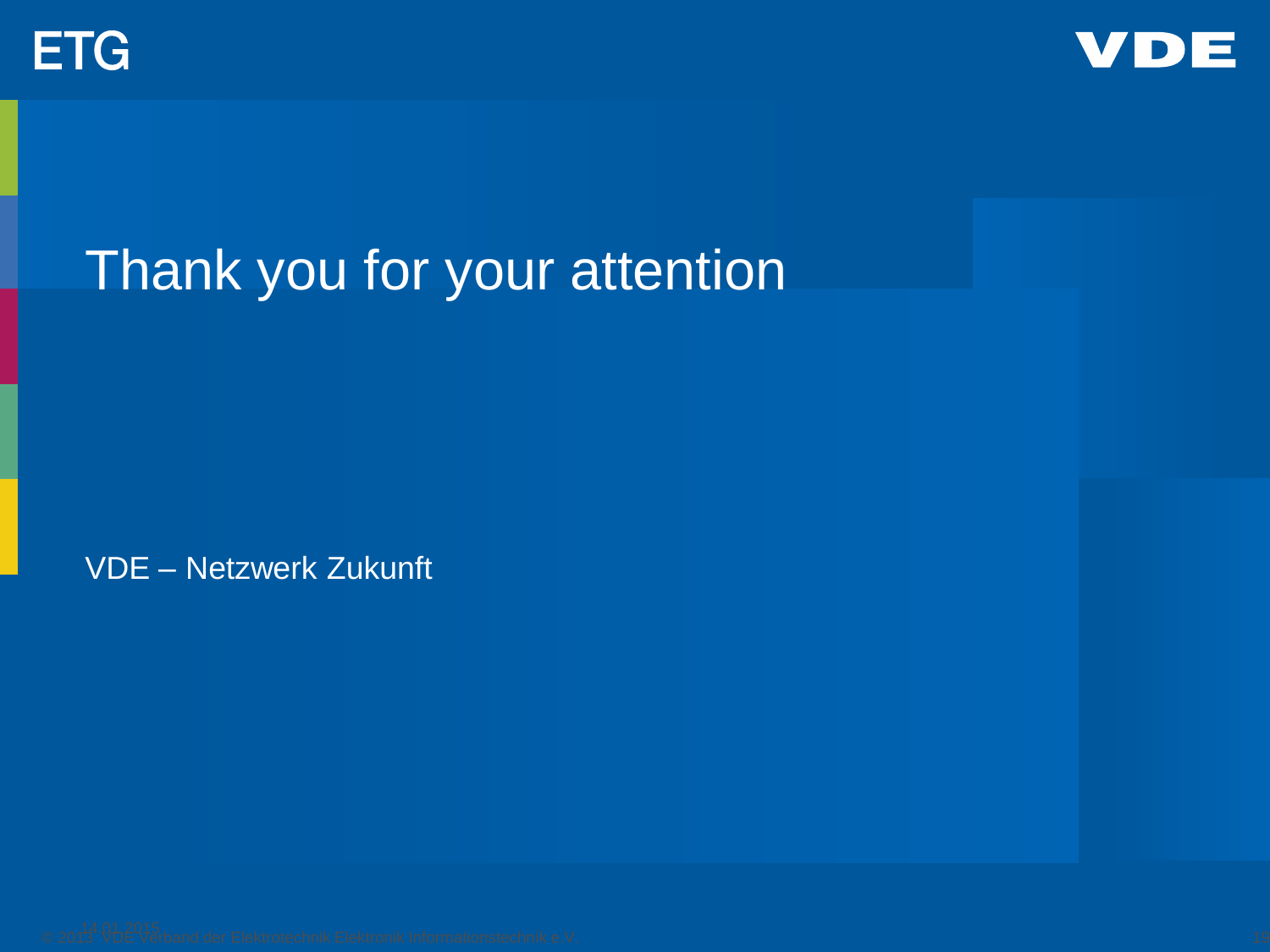![](_page_19_Picture_0.jpeg)

![](_page_19_Picture_1.jpeg)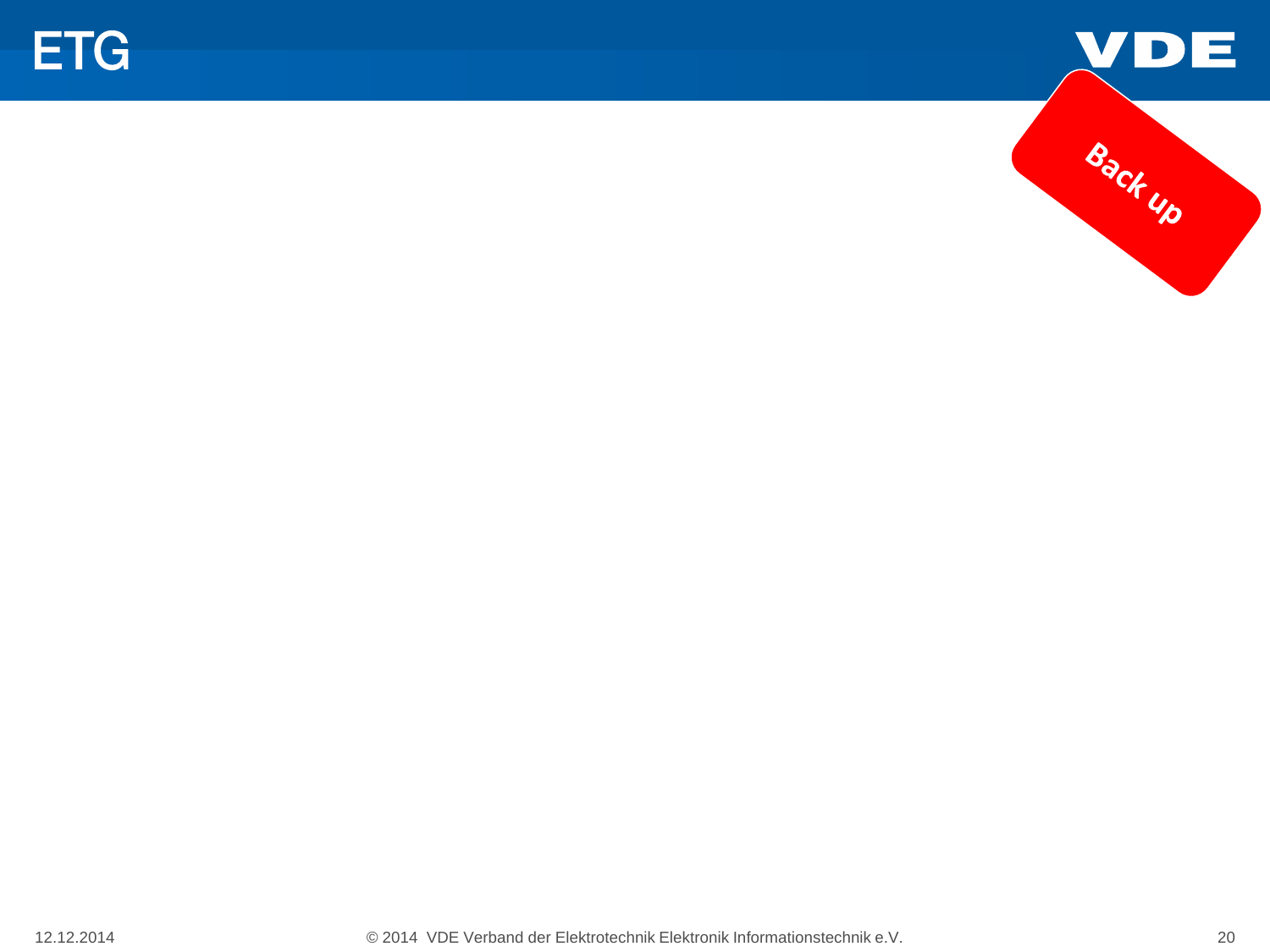![](_page_20_Picture_1.jpeg)

## **Use Case: Using flexibility (1/3)**

![](_page_20_Figure_3.jpeg)

12.12.2014 © 2014 VDE Verband der Elektrotechnik Elektronik Informationstechnik e.V. 21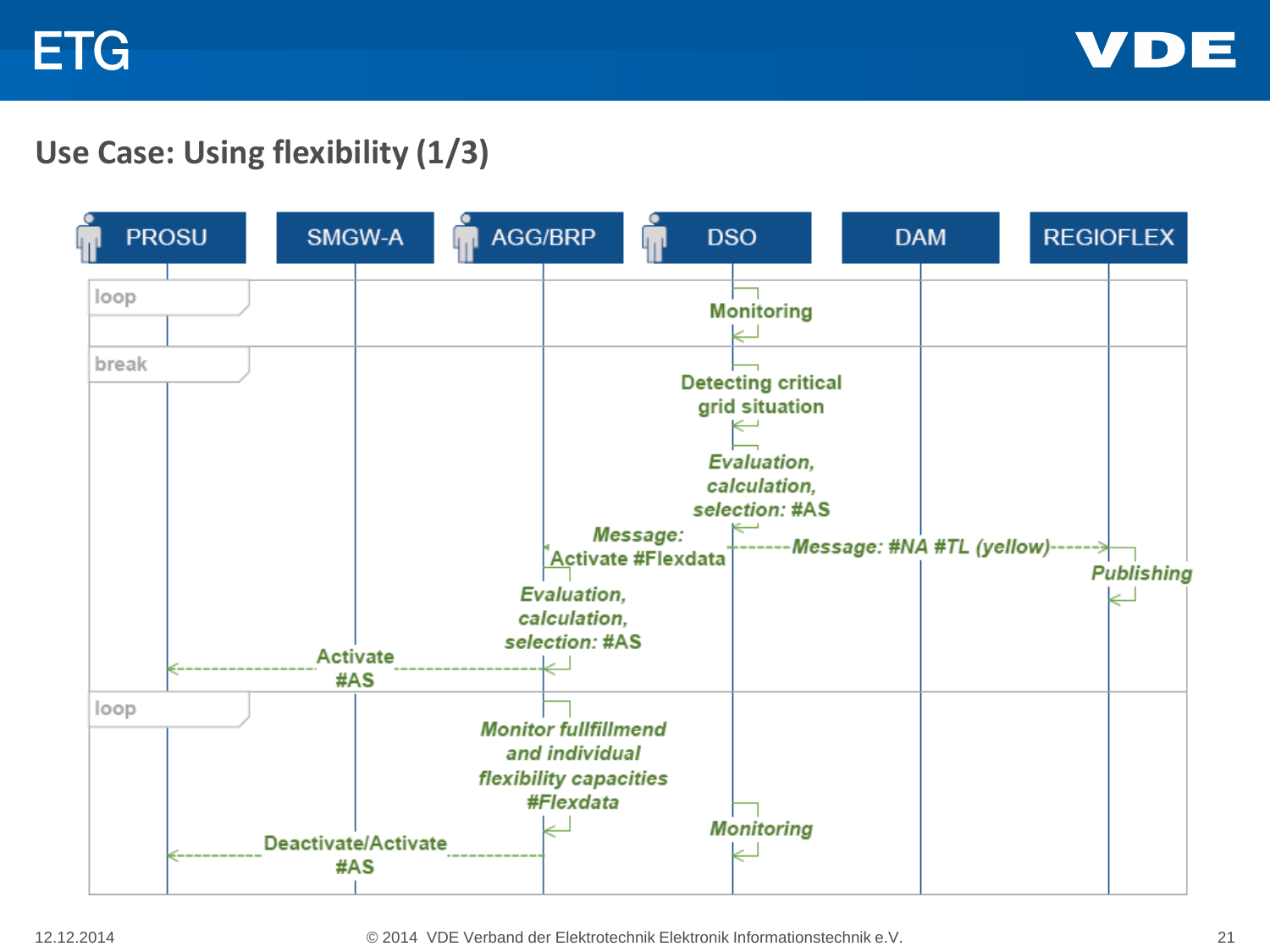![](_page_21_Picture_1.jpeg)

## **Use Case: Using flexibility (2/3)**

![](_page_21_Figure_3.jpeg)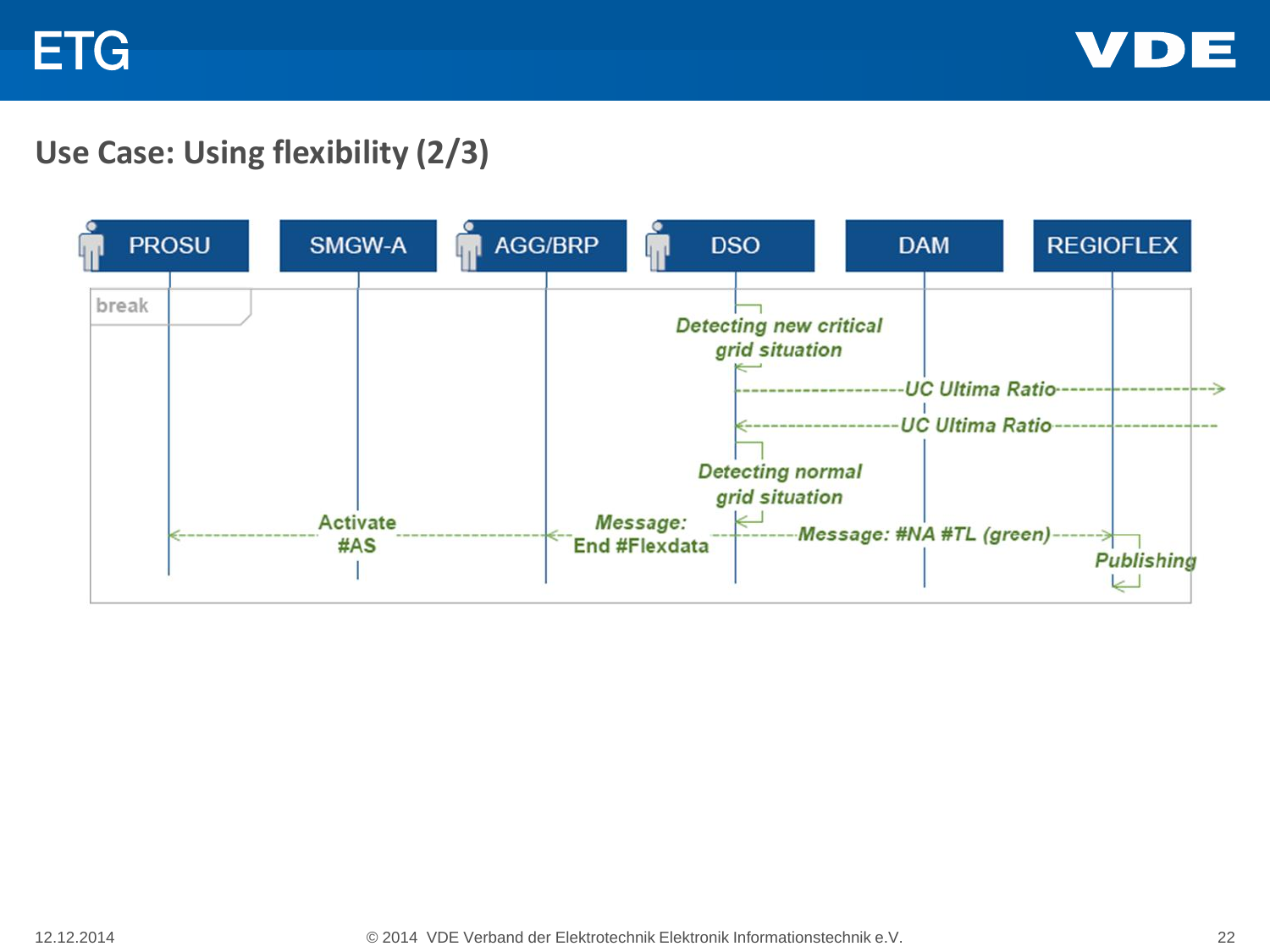![](_page_22_Picture_1.jpeg)

## **Use Case: Using flexibility (3/3)**

![](_page_22_Figure_3.jpeg)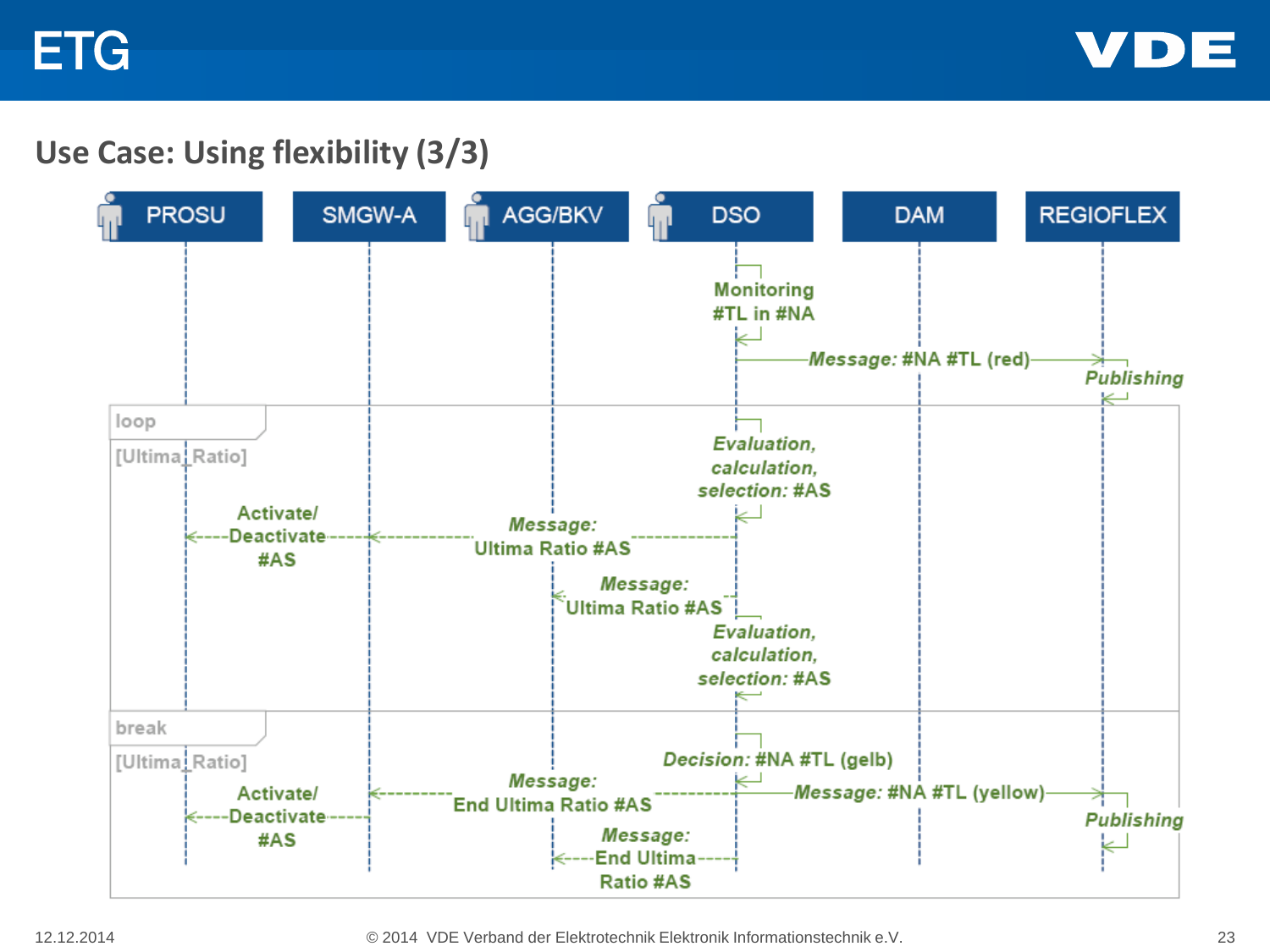![](_page_23_Picture_1.jpeg)

## **Use Case: Day ahead planning**

![](_page_23_Figure_3.jpeg)